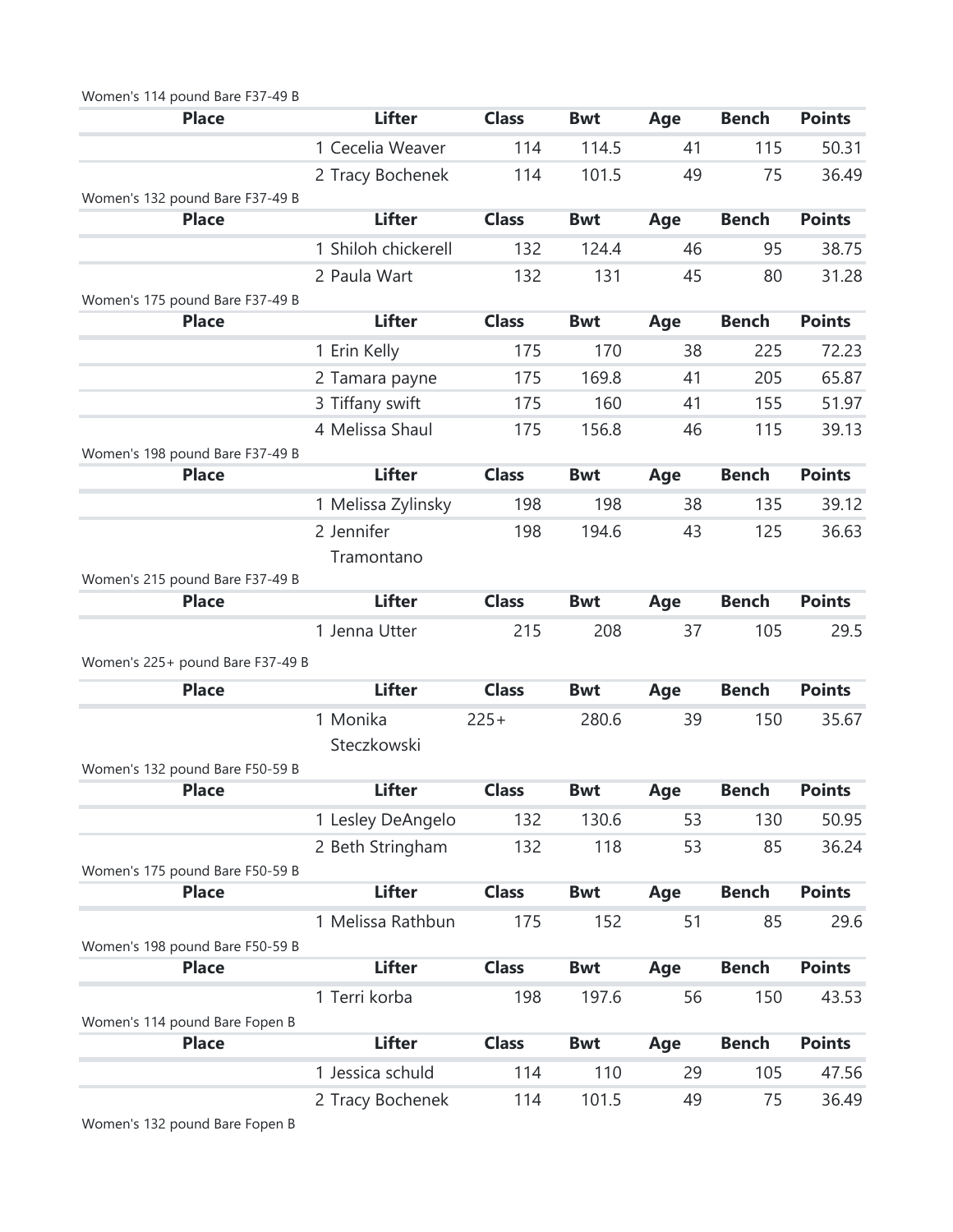| <b>Place</b>                      | <b>Lifter</b>      | <b>Class</b> | <b>Bwt</b> | Age | <b>Bench</b> | <b>Points</b> |
|-----------------------------------|--------------------|--------------|------------|-----|--------------|---------------|
|                                   | 1 Lesley DeAngelo  | 132          | 130.6      | 53  | 130          | 50.95         |
| Women's 150 pound Bare Fopen B    |                    |              |            |     |              |               |
| <b>Place</b>                      | <b>Lifter</b>      | <b>Class</b> | <b>Bwt</b> | Age | <b>Bench</b> | <b>Points</b> |
|                                   | 1 Jen Hazzard      | 150          | 138.3      | 36  | 235          | 87.99         |
|                                   | 2 Danielle Johnson | 150          | 140        | 28  | 145          | 53.77         |
|                                   | 3 Molly McManus    | 150          | 148.4      | 17  | 80           | 28.37         |
| Women's 175 pound Bare Fopen B    |                    |              |            |     |              |               |
| <b>Place</b>                      | <b>Lifter</b>      | <b>Class</b> | <b>Bwt</b> | Age | <b>Bench</b> | <b>Points</b> |
|                                   | 1 Sarah Meaney     | 175          | 155.5      | 20  | 115          | 39.37         |
|                                   | 2 Maggie           | 175          | 160.8      | 30  | 115          | 38.42         |
|                                   | werenczak          |              |            |     |              |               |
|                                   | 3 Kathryn rose     | 175          | 171.8      | 30  | 110          | 35.05         |
|                                   | korcz              |              |            |     |              |               |
| Women's 198 pound Bare Fopen B    |                    |              |            |     |              |               |
| <b>Place</b>                      | <b>Lifter</b>      | <b>Class</b> | <b>Bwt</b> | Age | <b>Bench</b> | <b>Points</b> |
|                                   | 1 Abby osinoff     | 198          | 179        | 20  | 180          | 55.76         |
|                                   | 2 Annabelle Kailan | 198          | 184.8      | 17  | 145          | 43.96         |
|                                   | 3 Jennifer         | 198          | 194.6      | 43  | 125          | 36.63         |
|                                   | Tramontano         |              |            |     |              |               |
|                                   | 4 Dana Rous        | 198          | 195        | 34  | 115          | 33.66         |
| Women's 215 pound Bare Fopen B    |                    |              |            |     |              |               |
| <b>Place</b>                      | <b>Lifter</b>      | <b>Class</b> | <b>Bwt</b> | Age | <b>Bench</b> | <b>Points</b> |
|                                   | 1 Stephanie        | 215          | 214        | 25  | 130          | 35.89         |
|                                   | winchip            |              |            |     |              |               |
| Women's 225 pound Bare Fopen B    |                    |              |            |     |              |               |
| <b>Place</b>                      | <b>Lifter</b>      | <b>Class</b> | <b>Bwt</b> | Age | <b>Bench</b> | <b>Points</b> |
|                                   | 1 Kierstyn KB      | 225          | 221.6      | 26  | 225          | 60.84         |
|                                   | Bourdeau           |              |            |     |              |               |
| Women's 225+ pound Bare Fopen B   |                    |              |            |     |              |               |
| <b>Place</b>                      | <b>Lifter</b>      | <b>Class</b> | <b>Bwt</b> | Age | <b>Bench</b> | <b>Points</b> |
|                                   | 1 Kolbi Smith      | $225+$       | 283        | 29  | 255          | 60.38         |
|                                   | 2 Monika           | $225+$       | 280.6      | 39  | 150          | 35.67         |
|                                   | Steczkowski        |              |            |     |              |               |
|                                   | 3 Nina Koch        | $225+$       | 240.2      | 22  | 120          | 30.97         |
|                                   | 4 Karli Williams   | $225+$       | 245        | 30  | 110          | 28.08         |
|                                   |                    |              |            |     |              |               |
| Women's 114 pound Bare Fpreteen B |                    |              |            |     |              |               |
| <b>Place</b>                      | <b>Lifter</b>      | <b>Class</b> | <b>Bwt</b> | Age | <b>Bench</b> | <b>Points</b> |
|                                   | 1 Layla Zylinsky   | 114          | 90.8       | 9   | 75           | 40.44         |
| Women's 150 pound Bare Fteen B    |                    |              |            |     |              |               |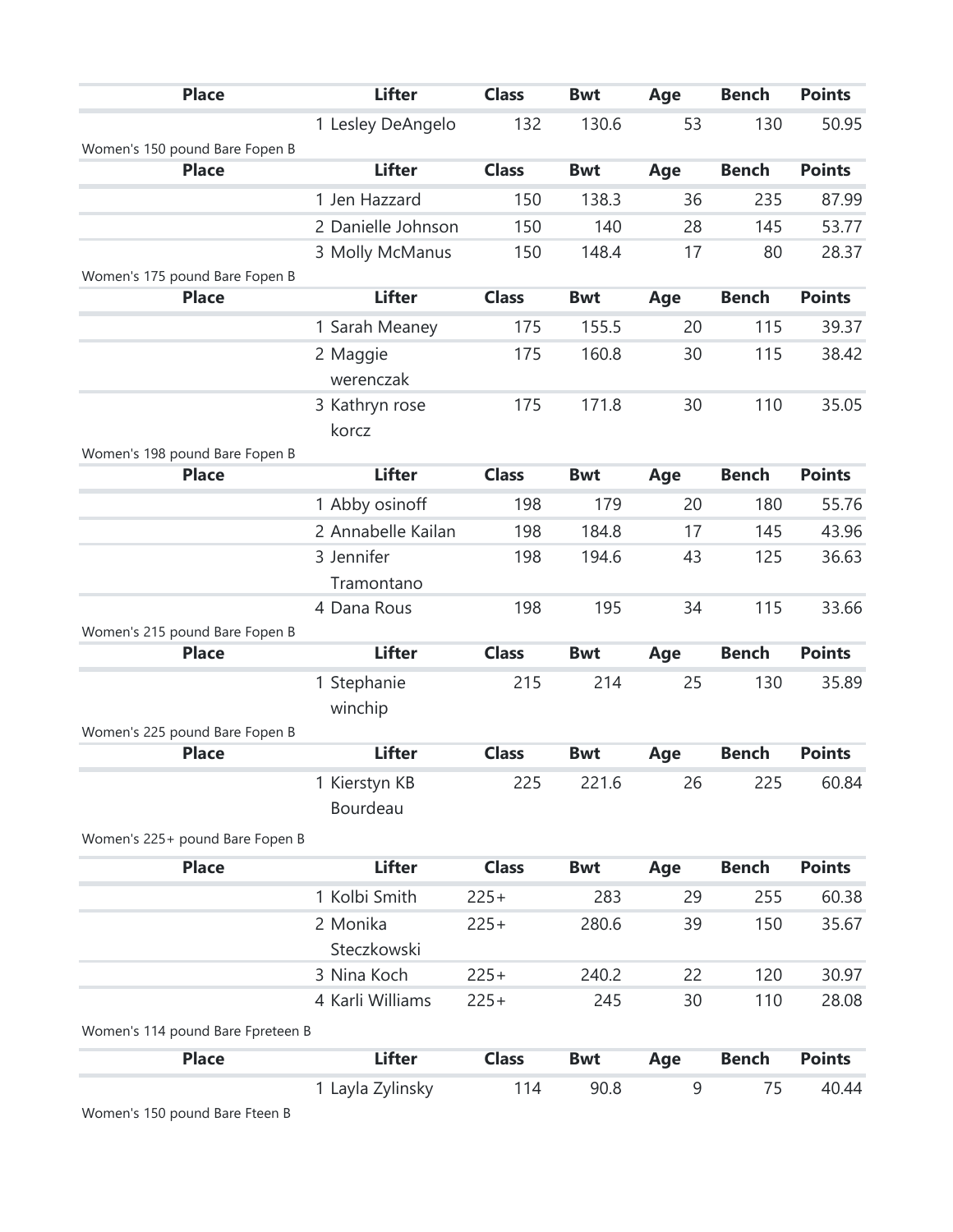|         | <b>Place</b>                      |         | <b>Lifter</b>      | <b>Class</b> | <b>Bwt</b> | Age | <b>Bench</b> | <b>Points</b> |
|---------|-----------------------------------|---------|--------------------|--------------|------------|-----|--------------|---------------|
|         |                                   |         | 1 Molly McManus    | 150          | 148.4      | 17  | 80           | 28.37         |
|         | Women's 198 pound Bare Fteen B    |         |                    |              |            |     |              |               |
|         | <b>Place</b>                      |         | <b>Lifter</b>      | <b>Class</b> | <b>Bwt</b> | Age | <b>Bench</b> | <b>Points</b> |
|         |                                   |         | 1 Annabelle Kailan | 198          | 184.8      | 17  | 145          | 43.96         |
|         | Women's 215 pound Bare Mteen B    |         |                    |              |            |     |              |               |
|         | <b>Place</b>                      |         | <b>Lifter</b>      | <b>Class</b> | <b>Bwt</b> | Age | <b>Bench</b> | <b>Points</b> |
|         |                                   |         | 1 Sarah Munson     | 215          | 200.4      | 17  | 110          | 31.63         |
|         | Women's 225+ pound Unlimited F37- |         |                    |              |            |     |              |               |
| 49 B    | <b>Place</b>                      |         | <b>Lifter</b>      | <b>Class</b> | <b>Bwt</b> | Age | <b>Bench</b> | <b>Points</b> |
|         |                                   |         | 1 Kelly Duffy      | $225+$       | 277.7      | 39  | 550          | 131.46        |
|         |                                   |         | 2 Nicole Weigel    | $225+$       | 247        | 40  | 385          | 97.85         |
|         | Women's 225+ pound Unlimited      |         |                    |              |            |     |              |               |
| Fopen B | <b>Place</b>                      |         | <b>Lifter</b>      | <b>Class</b> | <b>Bwt</b> | Age | <b>Bench</b> | <b>Points</b> |
|         |                                   |         | 1 Kelly Duffy      | $225+$       | 277.7      | 39  | 550          | 131.46        |
|         |                                   |         | 2 Nicole Weigel    | $225+$       | 247        | 40  | 385          | 97.85         |
|         | Men's 165 pound Bare M37-49 B     |         |                    |              |            |     |              |               |
|         | <b>Place</b>                      |         | <b>Lifter</b>      | <b>Class</b> | <b>Bwt</b> | Age | <b>Bench</b> | <b>Points</b> |
|         |                                   |         | 1 Chris dejoy      | 165          | 160        | 44  | 310          | 95.92         |
|         | Men's 185 pound Bare M37-49 B     |         |                    |              |            |     |              |               |
|         | <b>Place</b>                      |         | <b>Lifter</b>      | <b>Class</b> | <b>Bwt</b> | Age | <b>Bench</b> | <b>Points</b> |
|         |                                   |         | 1 Jon Ferris       | 185          | 184        | 39  | 375          | 104.5         |
|         |                                   |         | 2 Kevin Bolton     | 185          | 184        | 43  | 275          | 76.63         |
|         | Men's 215 pound Bare M37-49 B     |         |                    |              |            |     |              |               |
|         | <b>Place</b>                      |         | <b>Lifter</b>      | <b>Class</b> | <b>Bwt</b> | Age | <b>Bench</b> | <b>Points</b> |
|         |                                   |         | 1 Dave barvinchak  | 215          | 206.8      | 47  | 380          | 98.52         |
|         |                                   |         | 2 Jordan Selin     | 215          | 215.2      | 41  | 330          | 83.84         |
|         |                                   |         | 3 Justin Kessler   | 215          | 213.4      | 40  | 205          | 52.29         |
|         | Men's 235 pound Bare M37-49 B     |         |                    |              |            |     |              |               |
|         | <b>Place</b>                      |         | <b>Lifter</b>      | <b>Class</b> | <b>Bwt</b> | Age | <b>Bench</b> | <b>Points</b> |
|         |                                   | 1 Chris |                    | 235          | 230        | 45  | 430          | 106.27        |
|         |                                   |         | tomaszewski        |              |            |     |              |               |
|         |                                   |         | 2 Michael knapp    | 235          | 217.2      | 45  | 380          | 96.12         |
|         |                                   |         | 3 Andrew Zylinsky  | 235          | 234.2      | 49  | 310          | 76.16         |
|         | Men's 265 pound Bare M37-49 B     |         |                    |              |            |     |              |               |
|         | <b>Place</b>                      |         | <b>Lifter</b>      | <b>Class</b> | <b>Bwt</b> | Age | <b>Bench</b> | <b>Points</b> |
|         |                                   |         | 1 Lucas smith      | 265          | 260.4      | 40  | 405          | 97.11         |
|         |                                   |         | 2 Dave Kingwater   | 265          | 259        | 49  | 400          | 96.01         |
|         |                                   |         | 3 David youngs     | 265          | 262.8      | 39  | 400          | 95.74         |
|         |                                   |         | 4 Jay townsend     | 265          | 240.2      | 41  | 390          | 95.12         |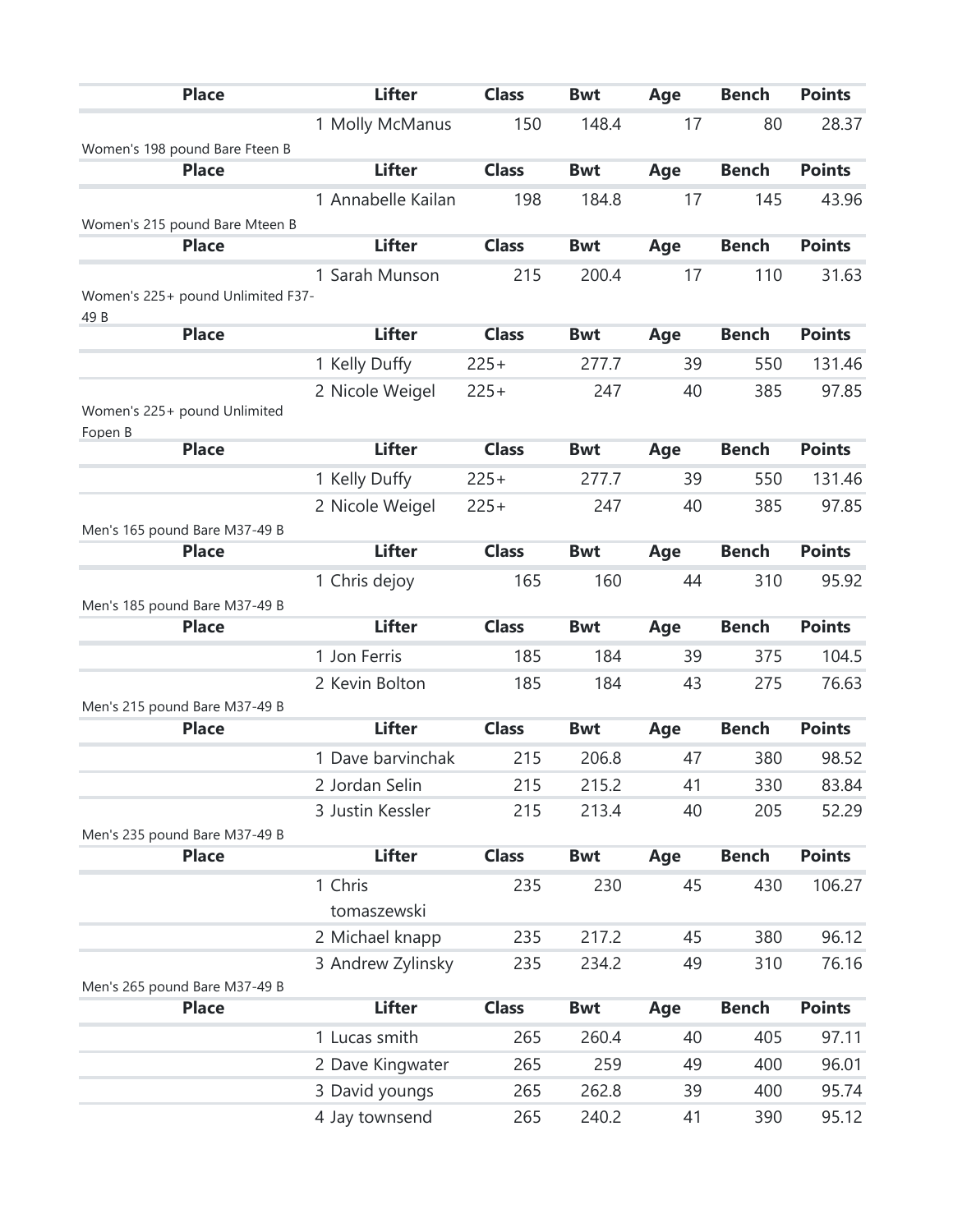|                                               | 5 Cary soloynu          | 265          | 252        | 47  | 375          | 90.48         |
|-----------------------------------------------|-------------------------|--------------|------------|-----|--------------|---------------|
|                                               | 6 Shawn Loomis          | 265          | 235.8      | 46  | 210          | 51.48         |
| Men's 299+ pound Bare M37-49 B                |                         |              |            |     |              |               |
| <b>Place</b>                                  | <b>Lifter</b>           | <b>Class</b> | <b>Bwt</b> | Age | <b>Bench</b> | <b>Points</b> |
|                                               | 1 Jameson williams 299+ |              | 364.2      | 40  | 405          | 87.98         |
| Men's 185 pound Bare M50-59 B                 |                         |              |            |     |              |               |
| <b>Place</b>                                  | <b>Lifter</b>           | <b>Class</b> | <b>Bwt</b> | Age | <b>Bench</b> | <b>Points</b> |
|                                               | 1 Greg vigilante        | 185          | 174.6      | 54  | 365          | 105.56        |
| Men's 215 pound Bare M50-59 B<br><b>Place</b> | <b>Lifter</b>           | <b>Class</b> | <b>Bwt</b> | Age | <b>Bench</b> | <b>Points</b> |
|                                               | 1 Nelson Wells          | 215          | 206.2      | 51  | 260          | 67.52         |
|                                               | 2 Mike Knopf            | 215          | 213.8      | 52  | 240          | 61.16         |
| Men's 235 pound Bare M50-59 B                 |                         |              |            |     |              |               |
| <b>Place</b>                                  | <b>Lifter</b>           | <b>Class</b> | <b>Bwt</b> | Age | <b>Bench</b> | <b>Points</b> |
|                                               | 1 Robert Cushman        | 235          | 230.6      | 57  | 340          | 83.95         |
| Men's 265 pound Bare M50-59 B                 |                         |              |            |     |              |               |
| <b>Place</b>                                  | <b>Lifter</b>           | <b>Class</b> | <b>Bwt</b> | Age | <b>Bench</b> | <b>Points</b> |
|                                               | 1 John bogart           | 265          | 265        | 50  | 335          | 80.04         |
| Men's 285 pound Bare M50-59 B                 |                         |              |            |     |              |               |
| <b>Place</b>                                  | <b>Lifter</b>           | <b>Class</b> | <b>Bwt</b> | Age | <b>Bench</b> | <b>Points</b> |
|                                               | 1 Steven pickwick       | 285          | 284        | 50  | 355          | 83.16         |
| Men's 299 pound Bare M50-59 B                 |                         |              |            |     |              |               |
| <b>Place</b>                                  | <b>Lifter</b>           | <b>Class</b> | <b>Bwt</b> | Age | <b>Bench</b> | <b>Points</b> |
|                                               | 1 John Nickless         | 299          | 295        | 51  | 400          | 92.61         |
| Men's 299+ pound Bare M50-59 B                |                         |              |            |     |              |               |
| <b>Place</b>                                  | <b>Lifter</b>           | <b>Class</b> | <b>Bwt</b> | Age | <b>Bench</b> | <b>Points</b> |
|                                               | 1 Kevin barrows         | $299+$       | 359        | 52  | 365          | 79.63         |
| Men's 215 pound Bare M60-69 B                 |                         |              |            |     |              |               |
| <b>Place</b>                                  | <b>Lifter</b>           | <b>Class</b> | <b>Bwt</b> | Age | <b>Bench</b> | <b>Points</b> |
|                                               | 1 Jim Van Allen         | 215          | 199        | 68  | 285          | 75.53         |
|                                               | 2 Tommy knuth           | 215          | 202.4      | 67  | 250          | 65.6          |
|                                               | 3 Dan Weaver            | 215          | 206        | 66  | 190          | 49.37         |
| Men's 235 pound Bare M60-69 B                 |                         |              |            |     |              |               |
| <b>Place</b>                                  | <b>Lifter</b>           | <b>Class</b> | <b>Bwt</b> | Age | <b>Bench</b> | <b>Points</b> |
|                                               | 1 Jay Dilello           | 235          | 220.2      | 61  | 335          | 84.22         |
| Men's 185 pound Bare M70+ B                   |                         |              |            |     |              |               |
| <b>Place</b>                                  | <b>Lifter</b>           | <b>Class</b> | <b>Bwt</b> | Age | <b>Bench</b> | <b>Points</b> |
|                                               | 1 David Laszewski       | 185          | 176        | 71  | 210          | 60.38         |
| Men's 215 pound Bare M70+ B                   |                         |              |            |     |              |               |
| <b>Place</b>                                  | <b>Lifter</b>           | <b>Class</b> | <b>Bwt</b> | Age | <b>Bench</b> | <b>Points</b> |
|                                               | 1 Anthony franco        | 215          | 189        | 81  | 315          | 86.22         |
| Men's 132 pound Bare Mopen B                  |                         |              |            |     |              |               |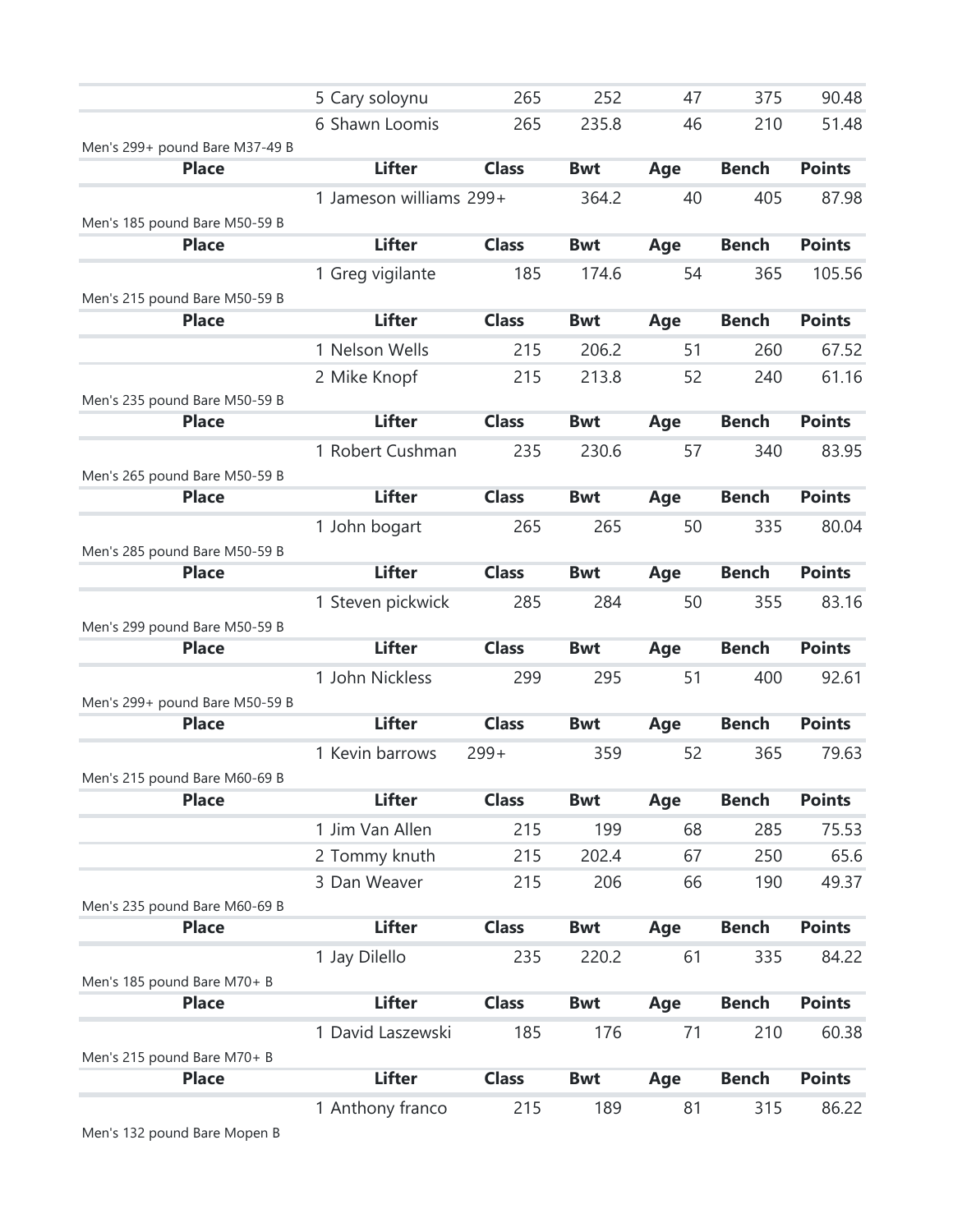| <b>Place</b>                 | <b>Lifter</b>       | <b>Class</b> | <b>Bwt</b> | Age | <b>Bench</b> | <b>Points</b> |
|------------------------------|---------------------|--------------|------------|-----|--------------|---------------|
|                              | 1 Brew Drust        | 132          | 100.2      | 10  | 80           | 40.63         |
| Men's 148 pound Bare Mopen B |                     |              |            |     |              |               |
| <b>Place</b>                 | <b>Lifter</b>       | <b>Class</b> | <b>Bwt</b> | Age | <b>Bench</b> | <b>Points</b> |
|                              | 1 Neil Cotton       | 148          | 148.4      | 20  | 305          | 100.66        |
| Men's 165 pound Bare Mopen B |                     |              |            |     |              |               |
| <b>Place</b>                 | <b>Lifter</b>       | <b>Class</b> | <b>Bwt</b> | Age | <b>Bench</b> | <b>Points</b> |
|                              | 1 Israel deltoro    | 165          | 156.6      | 36  | 265          | 83.47         |
|                              | 2 Jeffery Gonzalez  | 165          | 158.4      | 16  | 250          | 78            |
|                              | 3 Declan White      | 165          | 163.8      | 18  | 235          | 71.35         |
| Men's 185 pound Bare Mopen B |                     |              |            |     |              |               |
| <b>Place</b>                 | <b>Lifter</b>       | <b>Class</b> | <b>Bwt</b> | Age | <b>Bench</b> | <b>Points</b> |
|                              | 1 Brandon           | 185          | 176        | 31  | 405          | 116.44        |
|                              | Harrington          |              |            |     |              |               |
|                              | 2 Brad palmer       | 185          | 185        | 30  | 340          | 94.4          |
|                              | 3 Christian Russo   | 185          | 182.41     | 18  | 325          | 91.11         |
|                              | 4 Najee Hickling    | 185          | 176.2      | 24  | 295          | 84.75         |
| Men's 215 pound Bare Mopen B |                     |              |            |     |              |               |
| <b>Place</b>                 | <b>Lifter</b>       | <b>Class</b> | <b>Bwt</b> | Age | <b>Bench</b> | <b>Points</b> |
|                              | 1 Mathew            | 215          | 213.4      | 36  | 430          | 109.69        |
|                              | nagurney            |              |            |     |              |               |
|                              | 2 Ryan meerwarth    | 215          | 195.2      | 28  | 350          | 93.85         |
|                              | 3 Dhaye douglas     | 215          | 191.4      | 25  | 335          | 90.95         |
|                              | 4 Anthony Estevez   | 215          | 192.6      | 31  | 330          | 89.23         |
|                              | 5 Saverio Caratelli | 215          | 205.4      | 31  | 295          | 76.77         |
|                              | 6 Patrick Duffy     | 215          | 197.7      | 39  | 285          | 75.83         |
|                              | 7 Evan Russo        | 215          | 209        | 15  | 285          | 73.48         |
|                              | 8 Michael Anton     | 215          | 201.6      | 16  | 280          | 73.64         |
|                              | 9 Jon caldwell      | 215          | 197.8      | 35  | 240          | 63.83         |
|                              | 10 Mike Knopf       | 215          | 213.8      | 52  | 240          | 61.16         |
|                              | 11 Alex Kailan      | 215          | 197.6      | 15  | 235          | 62.54         |
|                              | 12 Jesse Byms       | 215          | 185.2      | 35  | 225          | 62.42         |
| Men's 235 pound Bare Mopen B |                     |              |            |     |              |               |
| <b>Place</b>                 | <b>Lifter</b>       | <b>Class</b> | <b>Bwt</b> | Age | <b>Bench</b> | <b>Points</b> |
|                              | 1 Ralph Lupo        | 235          | 230        | 33  | 500          | 123.57        |
|                              | 2 Wyatt owen        | 235          | 226.2      | 35  | 375          | 93.24         |
|                              | 3 Jay Dilello       | 235          | 220.2      | 61  | 335          | 84.22         |
|                              | 4 Serefina Diaz     | 235          | 217.4      | 29  | 315          | 79.65         |
| Men's 285 pound Bare Mopen B |                     |              |            |     |              |               |
| <b>Place</b>                 | <b>Lifter</b>       | <b>Class</b> | <b>Bwt</b> | Age | <b>Bench</b> | <b>Points</b> |
|                              | 1 James Farina      | 285          | 279.6      | 43  | 500          | 117.66        |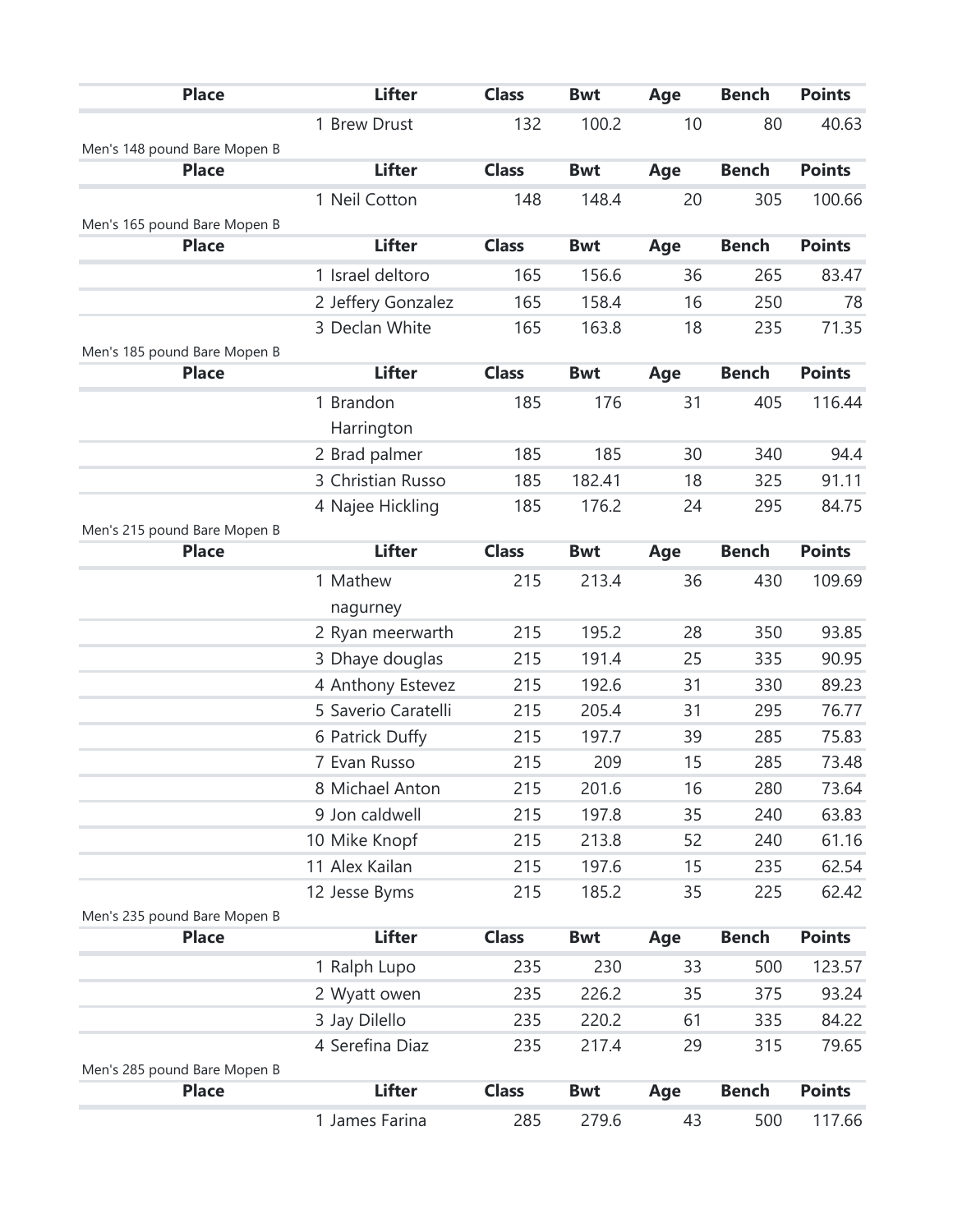|                                    | 2 Steven pickwick  | 285          | 284        | 50  | 355          | 83.16         |
|------------------------------------|--------------------|--------------|------------|-----|--------------|---------------|
| Men's 299 pound Bare Mopen B       |                    |              |            |     |              |               |
| <b>Place</b>                       | <b>Lifter</b>      | <b>Class</b> | <b>Bwt</b> | Age | <b>Bench</b> | <b>Points</b> |
|                                    | 1 Merwis           | 299          | 299        | 35  | 585          | 134.87        |
|                                    | Askerzadah         |              |            |     |              |               |
|                                    | 2 Anthony urban    | 299          | 289.2      | 30  | 455          | 106           |
| Men's 132 pound Bare Mpreteen B    |                    |              |            |     |              |               |
| <b>Place</b>                       | <b>Lifter</b>      | <b>Class</b> | <b>Bwt</b> | Age | <b>Bench</b> | <b>Points</b> |
|                                    | 1 Brew Drust       | 132          | 100.2      | 10  | 80           | 40.63         |
| Men's 148 pound Bare Mpreteen B    |                    |              |            |     |              |               |
| <b>Place</b>                       | <b>Lifter</b>      | <b>Class</b> | <b>Bwt</b> | Age | <b>Bench</b> | <b>Points</b> |
|                                    | 1 Josiah           | 148          | 145        | 12  | 105          | 35.39         |
| Men's 132 pound Bare Mteen B       |                    |              |            |     |              |               |
| <b>Place</b>                       | <b>Lifter</b>      | <b>Class</b> | <b>Bwt</b> | Age | <b>Bench</b> | <b>Points</b> |
|                                    | 1 Zach Brown       | 132          | 124        | 19  | 140          | 55.28         |
| Men's 165 pound Bare Mteen B       |                    |              |            |     |              |               |
| <b>Place</b>                       | <b>Lifter</b>      | <b>Class</b> | <b>Bwt</b> | Age | <b>Bench</b> | <b>Points</b> |
|                                    | 1 Jeffery Gonzalez | 165          | 158.4      | 16  | 250          | 78            |
|                                    | 2 Wyatt Joseph     | 165          | 150.8      | 16  | 200          | 65.07         |
|                                    | Montana            |              |            |     |              |               |
| Men's 185 pound Bare Mteen B       |                    |              |            |     |              |               |
| <b>Place</b>                       | <b>Lifter</b>      | <b>Class</b> | <b>Bwt</b> | Age | <b>Bench</b> | <b>Points</b> |
|                                    | 1 Christian Russo  | 185          | 182.41     | 18  | 325          | 91.11         |
|                                    | 2 Lawson Williams  | 185          | 182.4      | 18  | 290          | 81.3          |
| Men's 215 pound Bare Mteen B       |                    |              |            |     |              |               |
| <b>Place</b>                       | <b>Lifter</b>      | <b>Class</b> | <b>Bwt</b> | Age | <b>Bench</b> | <b>Points</b> |
|                                    | 1 Evan Russo       | 215          | 209        | 15  | 285          | 73.48         |
|                                    | 2 Michael Anton    | 215          | 201.6      | 16  | 280          | 73.64         |
|                                    | 3 Kyler Butts      | 215          | 198        | 19  | 245          | 65.12         |
|                                    | 4 Alex Kailan      | 215          | 197.6      | 15  | 235          | 62.54         |
| Men's 235 pound Bare Mteen B       |                    |              |            |     |              |               |
| <b>Place</b>                       | <b>Lifter</b>      | <b>Class</b> | <b>Bwt</b> | Age | <b>Bench</b> | <b>Points</b> |
|                                    | 1 Thomas Konnick   | 235          | 232.4      | 18  | 195          | 48.02         |
|                                    | 2 Ryan King        | 235          | 222.4      | 14  | 125          | 31.29         |
| Men's 265 pound Bare Mteen B       |                    |              |            |     |              |               |
| <b>Place</b>                       | <b>Lifter</b>      | <b>Class</b> | <b>Bwt</b> | Age | <b>Bench</b> | <b>Points</b> |
|                                    | 1 Zackery Loomis   | 265          | 249        | 13  | 180          | 43.54         |
| Men's 235 pound Unlimited M37-49 B |                    |              |            |     |              |               |
| <b>Place</b>                       | <b>Lifter</b>      | <b>Class</b> | <b>Bwt</b> | Age | <b>Bench</b> | <b>Points</b> |
|                                    | 1 Keith ODell      | 235          | 228.7      | 40  | 880          | 217.92        |
|                                    |                    |              |            |     |              |               |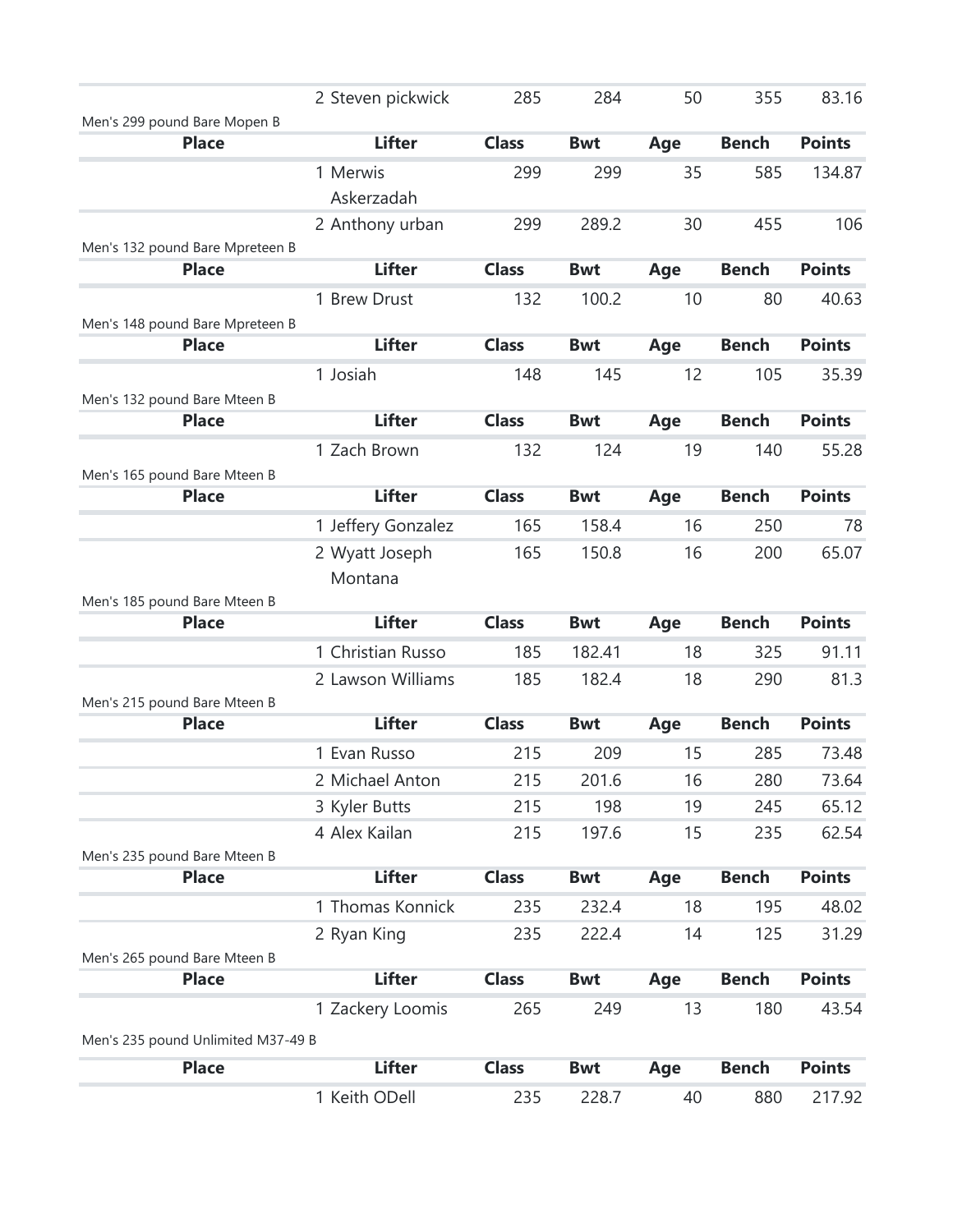## Men's 265 pound Unlimited M37-49 B

| <b>Place</b>                           | <b>Lifter</b>            | <b>Class</b> | <b>Bwt</b> | Age | <b>Bench</b> | <b>Points</b> |
|----------------------------------------|--------------------------|--------------|------------|-----|--------------|---------------|
|                                        | 1 Jay townsend<br>shirt  | 265          | 240.2      | 41  | 500          | 121.95        |
| Men's 285 pound Unlimited M37-49 B     |                          |              |            |     |              |               |
| <b>Place</b>                           | <b>Lifter</b>            | <b>Class</b> | <b>Bwt</b> | Age | <b>Bench</b> | <b>Points</b> |
| Men's 299+ pound Unlimited M37-49<br>В | 1 Matt Weigel            | 285          | 281.4      | 39  | 425          | 99.83         |
| <b>Place</b>                           | <b>Lifter</b>            | <b>Class</b> | <b>Bwt</b> | Age | <b>Bench</b> | <b>Points</b> |
|                                        | 1 Peter Iorio            | $299+$       | 337.2      | 37  | 210          | 46.68         |
| Men's 235 pound Unlimited M50-59 B     |                          |              |            |     |              |               |
| <b>Place</b>                           | <b>Lifter</b>            | <b>Class</b> | <b>Bwt</b> | Age | <b>Bench</b> | <b>Points</b> |
|                                        | 1 Andrew                 | 235          | 218.7      | 51  | 605          | 152.56        |
|                                        | <b>Bochenek</b>          |              |            |     |              |               |
|                                        | 2 Eric Weiderman         | 235          | 228.4      | 53  | 560          | 138.74        |
|                                        | 3 Robert Cushman         | 235          | 230.6      | 57  | 550          | 135.81        |
| Men's 265 pound Unlimited M50-59 B     |                          |              |            |     |              |               |
| <b>Place</b>                           | <b>Lifter</b>            | <b>Class</b> | <b>Bwt</b> | Age | <b>Bench</b> | <b>Points</b> |
|                                        | 1 John bogart<br>shirted | 265          | 265        | 50  | 600          | 143.35        |
|                                        | 2 Tom Conti              | 265          | 242.3      | 50  | 535          | 130.2         |
| Men's 299 pound Unlimited M50-59 B     |                          |              |            |     |              |               |
| <b>Place</b>                           | <b>Lifter</b>            | <b>Class</b> | <b>Bwt</b> | Age | <b>Bench</b> | <b>Points</b> |
|                                        | 1 John Nickless          | 299          | 295        | 51  | 550          | 127.34        |
| Men's 148 pound Unlimited Mopen B      |                          |              |            |     |              |               |
| <b>Place</b>                           | <b>Lifter</b>            | <b>Class</b> | <b>Bwt</b> | Age | <b>Bench</b> | <b>Points</b> |
|                                        | 1 Will christman         | 148          | 148        | 27  | 325          | 107.53        |
| Men's 215 pound Unlimited Mopen B      |                          |              |            |     |              |               |
| <b>Place</b>                           | <b>Lifter</b>            | <b>Class</b> | <b>Bwt</b> | Age | <b>Bench</b> | <b>Points</b> |
|                                        | 1 Ben Russo              | 215          | 189.1      | 22  | 575          | 157.33        |
|                                        | 2 Davey Malagisi         | 215          | 192.8      | 21  | 485          | 131.06        |
| Men's 235 pound Unlimited Mopen B      |                          |              |            |     |              |               |
| <b>Place</b>                           | <b>Lifter</b>            | <b>Class</b> | <b>Bwt</b> | Age | <b>Bench</b> | <b>Points</b> |
|                                        | 1 Keith ODell            | 235          | 228.7      | 40  | 880          | 217.92        |
|                                        | 2 Andrew                 | 235          | 218.7      | 51  | 605          | 152.56        |
|                                        | <b>Bochenek</b>          |              |            |     |              |               |
|                                        | 3 Eric Weiderman         | 235          | 228.4      | 53  | 560          | 138.74        |